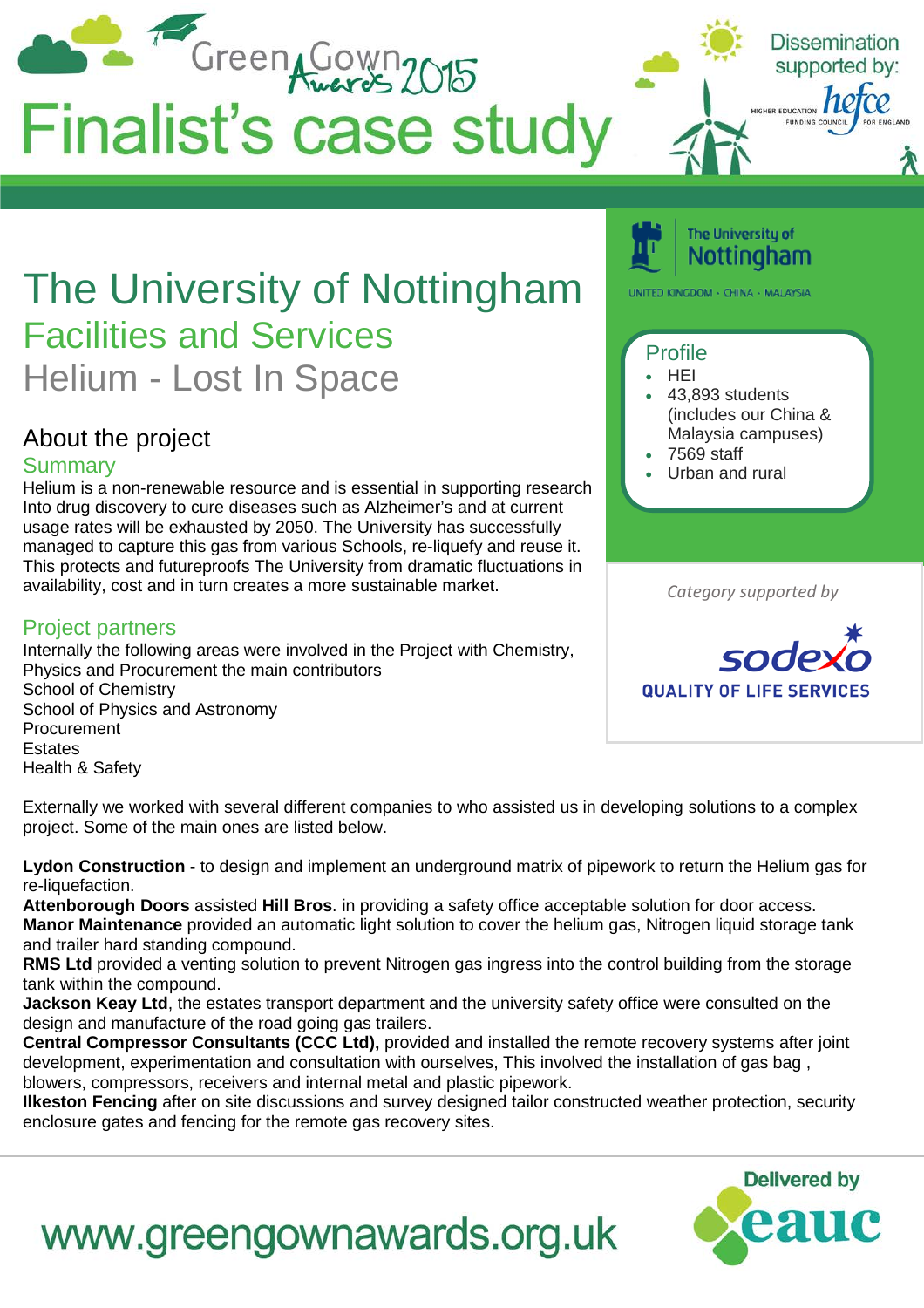

## The results

#### The problem

In the past 4 years there has been a huge cost increase and a severe world shortage of liquid helium which resulted in severe delivery cut backs to the University compromising research into drug discovery and the use of body scanners. The uncertainty of supply affected grant applications, possible closure or damage to some of our mass spectrometers and magnets, putting equipment to a value of circa £8.5M at risk, along with job losses for research staff and PhD students.

### The approach

An interschool/departmental team was assembled to consider ways of mitigating the Helium shortage issue. Physics already had a small liquefier for their own use so it was from this that the wider project was based on.

A business proposal was submitted to the University Management Board for funding approval which was successful in Dec 2012.

Estates and Health & Safety were heavily involved at the beginning to ensure compliance to legal requirements.

Specialist contractors were employed to put forward innovative ideas of how to ensure that this would all work together, especially the pressures in the underground pipework and the gas bag and compressor system.

As the University is spread over different campuses we needed a way to transport the Helium gas safely back to the hub in Physics. The technical team along with Jackson Keay Ltd designed and developed, bespoke road going trailers which is now one of the unique parts of this project.

Weekly meetings were held with Physics and Procurement (Project Manager) to monitor progress and spend and discuss any obstacles that had arisen and what we could do to mitigate them.

The plant is now up running and we are recovering gas back which is routinely monitored for purity and volume.

#### Our goals

- To mitigate the potential damage and loss caused to research and medical equipment caused by fluctuating helium prices and availability
- To conserve and re-use a dwindling and finite world resource
- To enable the continuation of vital medical and scientific research
- To continue to make possible the exposure to low temperature research to  $3<sup>rd</sup>$  year and PhD students
- To enable the continuation of industrial and scientific collaboration
- To have a fully closed loop self-sufficient system.

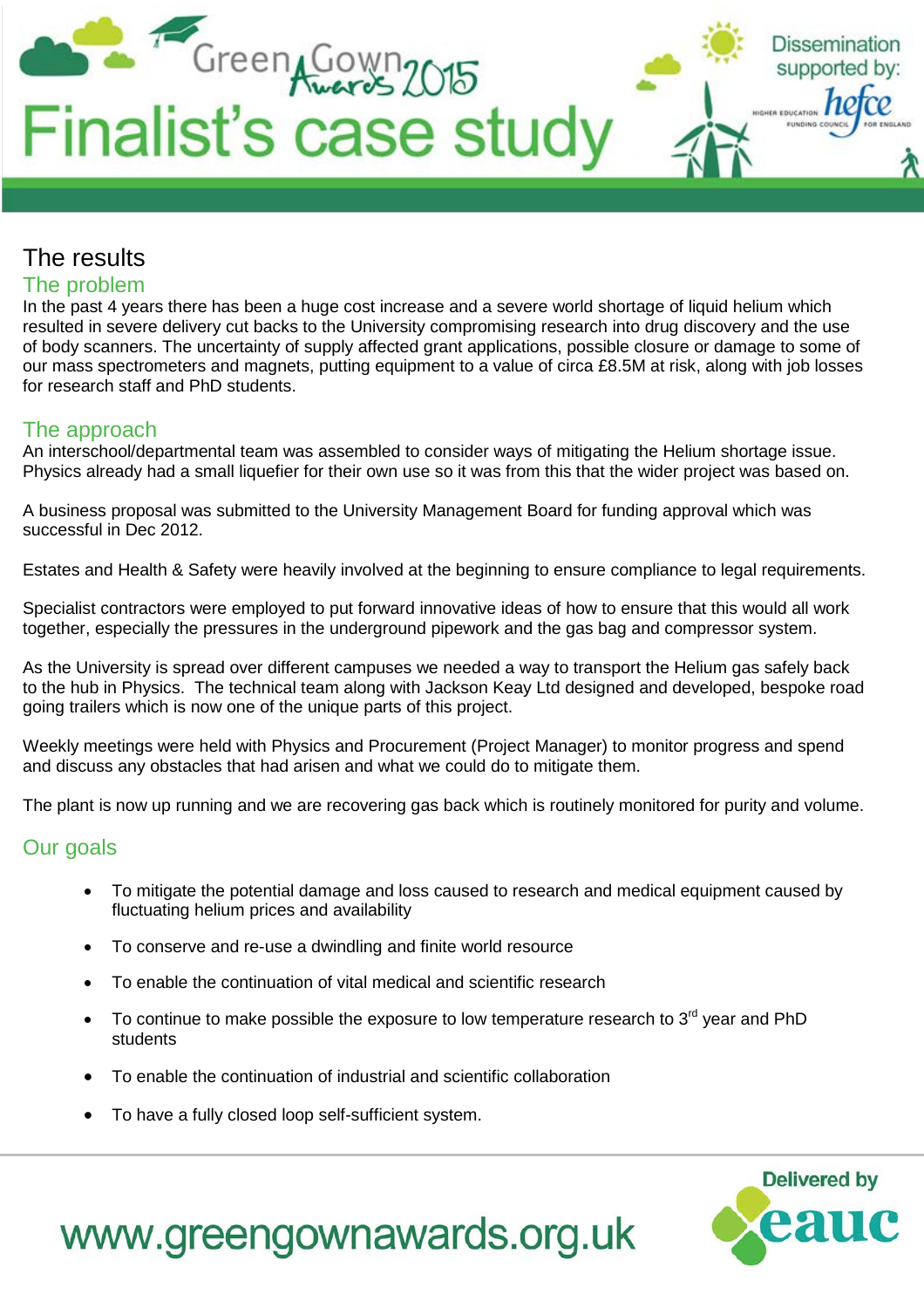

#### Obstacles and solutions

| Funding large project       | Sought guidance and advice from Procurement on application procedure.      |
|-----------------------------|----------------------------------------------------------------------------|
| Securing funding from       | Explain in detail, in layman's terms, the proposal, outlining the problem, |
| management board.           | the solution, the costings and the time frame.                             |
| Campus wide disruption.     | Worked closely with Estates office and consulting Project Managers.        |
| Unforeseen problems         | Built an excellent working relationship with Estates and Contractors to    |
|                             | work out solutions                                                         |
| Over budget on items        | Effect savings in other areas where possible, ensure a contingency is      |
|                             | calculated into proposed costs                                             |
| Resistance to change in     | Discuss, persuade and demonstrate benefits                                 |
| working practices           |                                                                            |
| No currently known solution | Worked with outside contractors, academics and in-house technical staff    |
| to a problem                | in order to overcome obstacles and develop techniques that hadn't been     |
|                             | tried before                                                               |

#### Performance and results

- Helium Gas which is now being passed back to the recycling plant is 99% pure and showed a 100% capture rate, ie no leaks.!
- All elements of the project are performing to expectations
- The project, especially after being awarded the Winners of The Guardian Sustainability Award. greatly raised the profile of conserving a dwindling resource. Sustainability isn't just about "green" initiatives and negating carbon footprint but also about protecting scarce resources.
- The project had led to a reduced cost of buying in liquid helium from outside sources, (due to natural losses from decanting we still need to buy approximately 10% of our helium gas requirements)
- We have saved 50% of the energy consumption of the liquefaction plant by the injection of liquid nitrogen into the system resulting in a lower carbon footprint.
- Reduced bulk delivery transportation supplying helium and therefore reducing the carbon foot print on campus, which supports the Universities carbon reduction program.

## The future

#### Lessons learned

- It is possible with a team of motivated staff to undertake a major project of this kind and see it through to a successful conclusion.
- Additional contingency funding should have been requested
- Things always take longer than expected allocate more time to the Project Plan.
- Allocate specific resource to the project rather than trying to add onto your daily workload
- Believe in the project, its goals and the team and you will succeed



**Dissemination** supported by:

HER EDUCATION **NC**